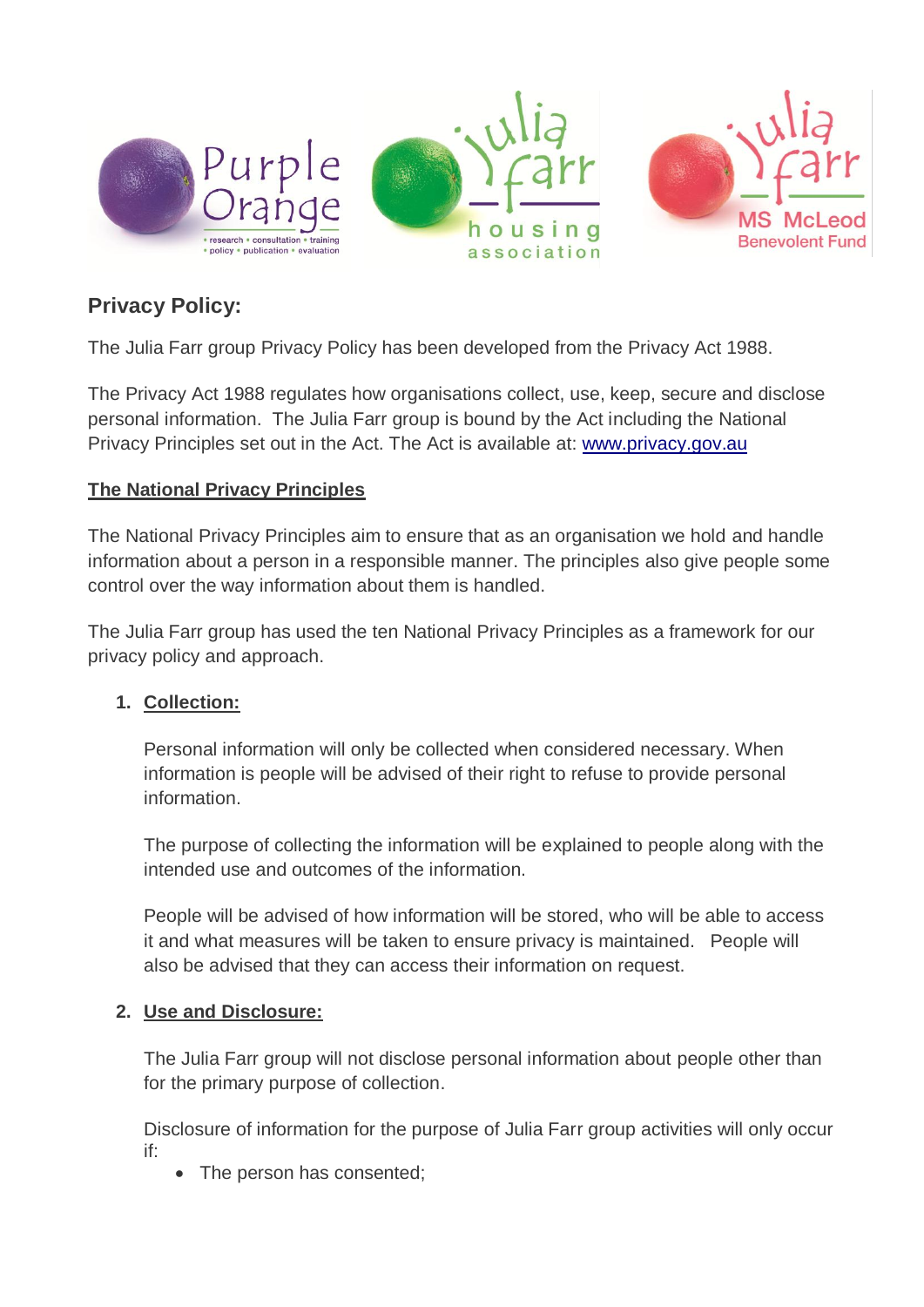• The information has been de-identified.

The exception to the above is in situations where Julia Farr group staff are required to meet mandatory reporting obligations, e.g. alleged abuse, neglect and exploitation.

For further information on the use and disclosure of information please refer to the National Privacy Principles: [www.privacy.gov.au](http://www.privacy.gov.au/)

### **3. Data Quality:**

The Julia Farr group will take reasonable steps to make sure that any personal information it collects, uses or discloses is accurate, complete and up-to-date.

#### **4. Data Security:**

The Julia Farr group will adopt the strictest measures to protect and secure the personal information of people from misuse and loss, unauthorised access, modification or disclosure.

The Julia Farr group will take reasonable steps to destroy or permanently deidentify personal information if it is no longer needed by the Julia Farr group.

#### **5. Openness:**

The Julia Farr group's privacy policies are available online at [www.juliafarr.org.au](http://www.juliafarr.org.au/). When requesting personal information the Julia Farr group will take reasonable steps to let a person know what the purpose of the information is for, how the information will be collected, how the information will be stored and the intended use and disclosure of the information.

## **6. Access and Correction:**

Where the Julia Farr group holds personal information about a person, the Julia Farr group will provide access to information on request by the person. The Julia Farr group will not provide information if:

- Providing access would be unlawful:
- The request would pose a serious threat to the life or health of any person;
- Providing access would have an unreasonable impact upon the privacy of a person or other individuals;
- The request is frivolous or vexatious.

For further information on when information may be refused please refer to the National Privacy Principles at: [www.privacy.gov.au](http://www.privacy.gov.au/)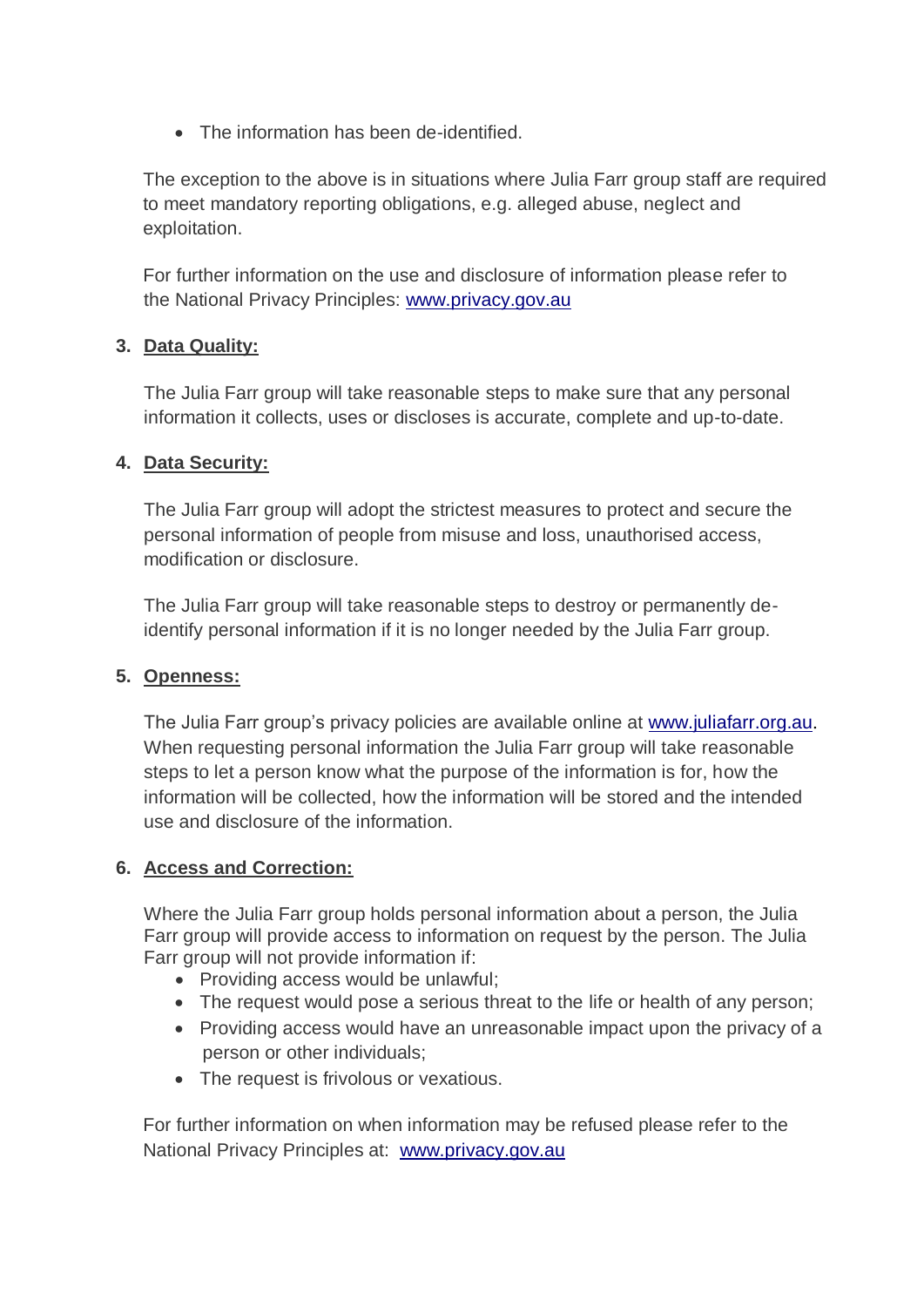#### **7. Identifiers:**

When implementing our own identification system, the Julia Farr group will not adopt, use or disclose an identifier (number, letters, code) which has been assigned to a person by a government 'agency'. Exceptions include where such a disclosure is necessary to fulfil an obligation to a government agency.

#### **8. Anonymity:**

Wherever it is lawful and practicable, the Julia Farr group will provide a person with the option of not identifying themselves when entering into transactions with the Julia Farr group.

#### **9. Transborder Flow of Data:**

The Julia Farr group will transfer personal information to a recipient in a foreign country only if:

- Legislation or processes exist which effectively uphold principles substantially similar to the National Privacy Principles; or
- The person consents to the transfer; or
- The transfer is necessary for contract requirements.

For further information on Transborder Flow of Data please refer to the National Privacy Principles at: [www.privacy.gov.au](http://www.privacy.gov.au/)

#### **10.Sensitive Information:**

1

The Julia Farr group will not collect sensitive information about a person unless:

- $\bullet$  The person, or appointed guardian<sup>1</sup>, has consented;
- The collection is required by law.

 $^1$  Note - An Appointed Guardian is a person who is legally responsible for making all, or some, of the decisions for a person who is deemed not able to make decisions for her/himself. *More information can be found a[t www.opa.sa.gov.au](http://www.opa.sa.gov.au/)*